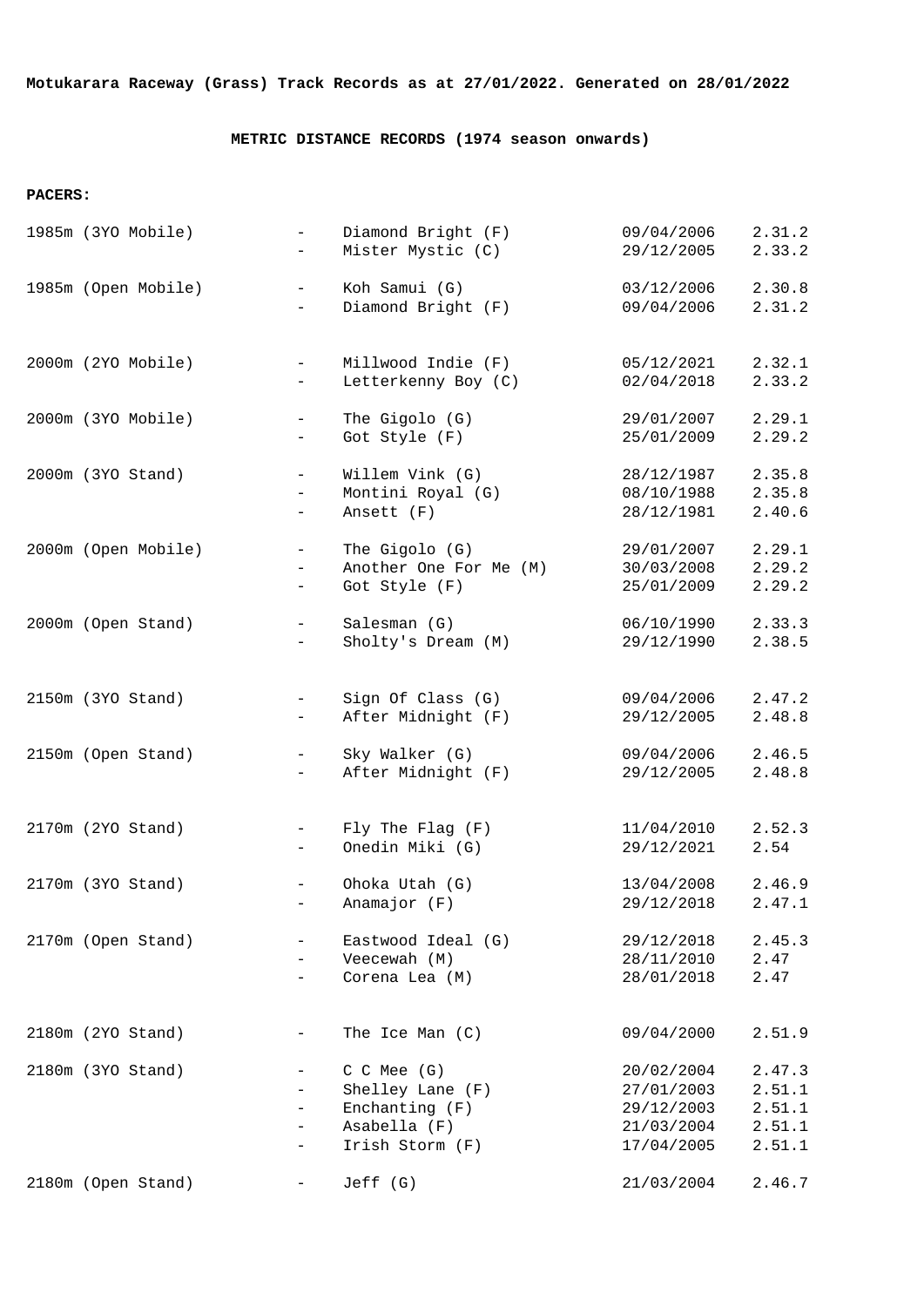|           |                     |                                                      | Lauren Grace (M)                               | 24/03/2002               | 2.47.1           |       |
|-----------|---------------------|------------------------------------------------------|------------------------------------------------|--------------------------|------------------|-------|
|           | 2200m (Open Mobile) | $\overline{\phantom{m}}$                             | Spielberg (G)                                  | 10/12/1989               | 2.54             |       |
|           | 2400m (Open Stand)  |                                                      | Bachelor Lord (G)                              | $04/10/1980$ 3.15.4      |                  |       |
|           | 2785m (Open Stand)  | $\equiv$                                             | Ohoka Dark (G)                                 | 24/02/2006               | 3.36.8           |       |
|           | 2800m (3YO Stand)   | $-$                                                  | Time's On My Side (F)<br>Decision Time (G)     | 18/04/1994<br>05/03/1995 | 3.39.8<br>3.43   |       |
|           | 2800m (Open Stand)  | $ \,$                                                | Eastwood Jaunty (G)<br>Mirity (M)              | 29/04/2001<br>25/03/2001 | 3.35.8<br>3.37.3 |       |
|           | 2810m (3YO Stand)   | $\overline{\phantom{m}}$                             | Alpha Rock (G)<br>Delightful Lana (F)          | 28/03/2016<br>22/01/2015 | 3.43.7<br>3.47.1 |       |
|           | 2810m (Open Stand)  | $\overline{\phantom{a}}$                             | Kotare Cullen (M)<br>Homebush Lad (G)          | 29/12/2018<br>23/01/2022 | 3.33<br>3.34.9   | $***$ |
|           | 3200m (3YO Stand)   | $\overline{\phantom{a}}$                             | Hilarious Guest (F)                            | 10/10/1981               | 4.27.8           |       |
|           | 3200m (Open Stand)  | $-$                                                  | Flash Roche (G)<br>Ansett (M)                  | 06/10/1990<br>09/10/1982 | 4.12.5<br>4.16.1 |       |
| TROTTERS: |                     |                                                      |                                                |                          |                  |       |
|           | 2000m (2YO Stand)   | $ \,$                                                | Alias Charm (C)                                | 12/03/1987 3.01.7        |                  |       |
|           | 2000m (Open Mobile) | $\overline{\phantom{0}}$                             | Medusa (M)<br>Lookslikeatrooper (G)            | 26/11/2017<br>06/04/2011 | 2.37.5<br>2.51.7 |       |
|           | 2000m (Open Stand)  | $\overline{\phantom{m}}$                             | Alias Charm (C)                                | 12/03/1987               | 3.01.7           |       |
|           | 2150m (3YO Stand)   | $\overline{\phantom{m}}$                             | Goldstarlook (G)                               | 24/02/2006               | 2.54             |       |
|           | 2150m (Open Stand)  | $\overline{\phantom{a}}$<br>$\qquad \qquad -$        | Starwood In Aspen (M)<br>Midnight Invasion (G) | 27/11/2005<br>03/12/2006 | 2.51.8<br>2.52.4 |       |
|           | 2170m (3YO Stand)   | $\overline{\phantom{a}}$<br>-                        | Love Rose (F)<br>Brite N Up (C)                | 05/12/2021<br>30/03/2008 | 2.50.8<br>2.52.2 |       |
|           | 2170m (Open Stand)  | $\overline{\phantom{a}}$<br>$\overline{\phantom{a}}$ | Soney Beatt (G)<br>Bright Glow (M)             | 29/01/2017<br>05/04/2021 | 2.48.6<br>2.50.3 |       |
|           | 2180m (3YO Stand)   | $\overline{\phantom{a}}$<br>-                        | Heart's On Fire (G)<br>A Touch Of Sun (F)      | 29/04/2001<br>29/04/2001 | 2.51.9<br>2.56.2 |       |
|           | 2180m (Open Stand)  | $\overline{\phantom{a}}$<br>$\overline{\phantom{a}}$ | Heart's On Fire (G)<br>Marie Wishes (M)        | 29/04/2001<br>30/11/2003 | 2.51.9<br>2.53.4 |       |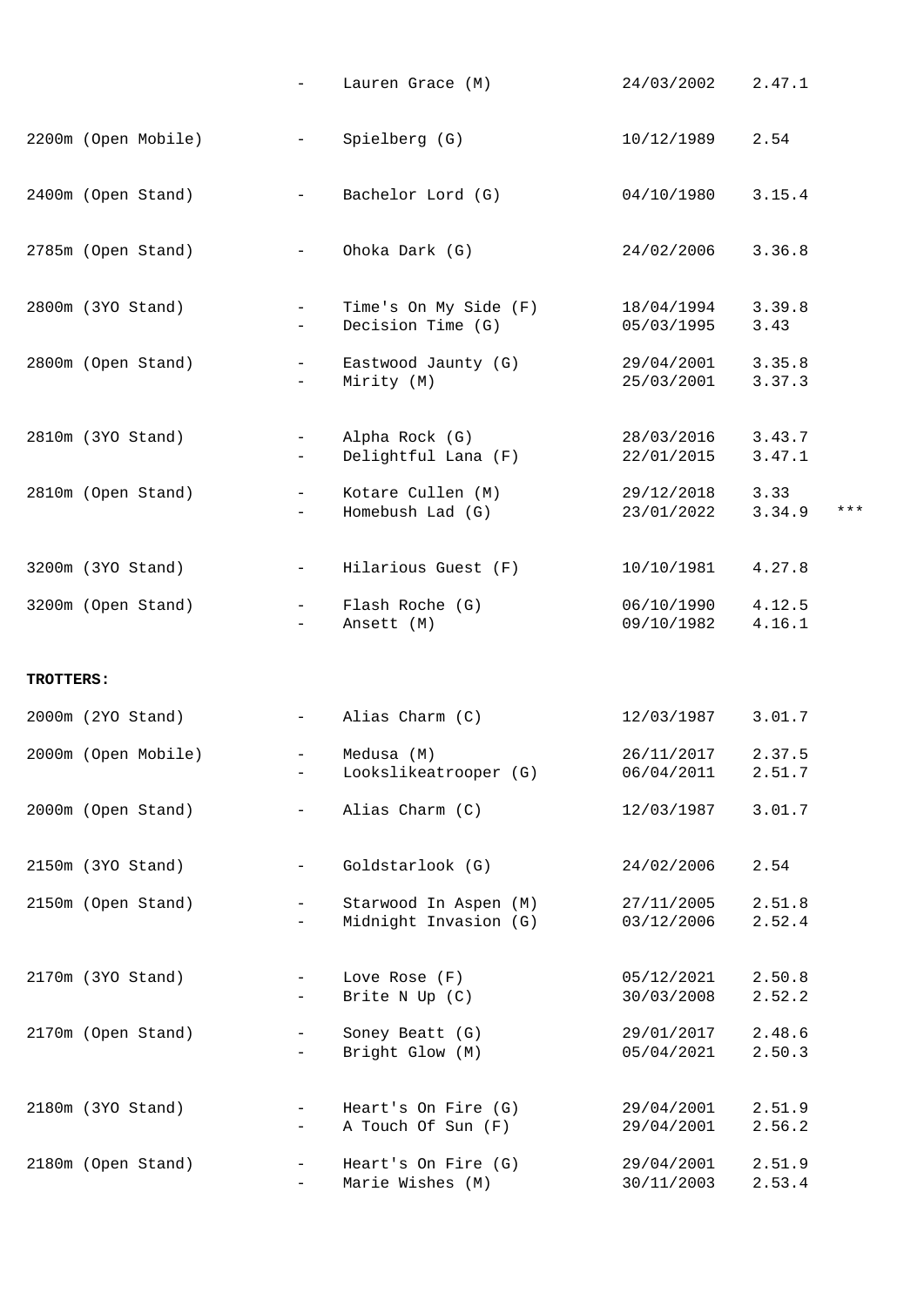| 2200m (2YO Stand)  | $\equiv$                 | Breton Abbe (F)        | 07/04/1991 | 3.07.0 |
|--------------------|--------------------------|------------------------|------------|--------|
|                    | $-$                      | Sundon $(C)$           | 13/02/1988 | 3.10.4 |
| 2200m (3YO Stand)  | $\overline{\phantom{m}}$ | Breton Abbe (F)        | 15/12/1991 | 3.05.8 |
| 2200m (Open Stand) | $\sim$                   | Lucky Willy (G)        | 05/10/1996 | 2.52.7 |
|                    | $\qquad \qquad -$        | My Lady Emma (M)       | 05/10/1996 | 2.56.2 |
| 2400m (Open Stand) | $\overline{\phantom{0}}$ | Quick March (M)        | 04/10/1980 | 3.26.4 |
| 2785m (3YO Stand)  | $\overline{\phantom{m}}$ | Goldstarlook (G)       | 26/03/2006 | 3.44.4 |
| 2785m (Open Stand) | $ -$                     | Paris Metro (M)        | 02/10/2005 | 3.43.6 |
|                    |                          | Goldstarlook (G)       | 26/03/2006 | 3.44.4 |
| 2800m (3YO Stand)  | $\overline{\phantom{0}}$ | Enthusiast $(F)$       | 03/10/1999 | 3.47.5 |
|                    | $\overline{\phantom{0}}$ | Shavarno (G)           | 01/03/1984 | 3.53.8 |
| 2800m (Open Stand) | $\overline{\phantom{0}}$ | Lyell Creek (G)        | 03/10/1999 | 3.42.2 |
|                    | $-$                      | Guardian Angel (M)     | 28/12/1991 | 3.43.2 |
| 2810m (3YO Stand)  | $\overline{\phantom{m}}$ | Running On Time (G)    | 13/04/2008 | 3.43   |
| 2810m (Open Stand) | $\overline{\phantom{0}}$ | Springbank Richard (G) | 03/10/2010 | 3.36   |
|                    | $\equiv$                 | Time For Diamonds (M)  | 29/12/2018 | 3.42.9 |
| 3200m (Open Stand) | $-$                      | Gypsy Del (M)          | 21/01/1999 | 4.23   |
|                    |                          |                        |            |        |

## **IMPERIAL DISTANCE RECORDS (prior to 1974 season)**

## **PACERS:**

|  | 10 furlongs (3YO Stand)  | $-$<br>-                                      | Sam Carter (G)<br>Surie Queen (F)       | 10/10/1970<br>05/03/1955 | 2.44<br>2.49.4   |
|--|--------------------------|-----------------------------------------------|-----------------------------------------|--------------------------|------------------|
|  | 10 furlongs (Open Stand) | $\qquad \qquad -$<br>$\overline{\phantom{0}}$ | Jimmy Grattan (G)<br>Dieppe (M)         | 08/10/1960<br>10/10/1964 | 2.41<br>2.42.4   |
|  | 11 furlongs (3YO Stand)  | $\overline{\phantom{a}}$                      | Golden Guest (F)                        | 09/10/1971               | 2.59.6           |
|  | 11 furlongs (Open Stand) | $\sim 100$<br>$\equiv$                        | Golden Guest (F)<br>False Idea (H)      | 09/10/1971<br>10/10/1970 | 2.59.6<br>3.00.4 |
|  | 12 furlongs (3YO Stand)  | $-$<br>-                                      | Russley John (G)<br>$Stellar(1953)$ (F) | 24/04/1971<br>22/12/1956 | 3.17.2<br>3.24   |
|  | 12 furlongs (Open Stand) | $-$<br>-                                      | Cloudage(H)<br>Zenith (M)               | 10/10/1964<br>08/10/1960 | 3.15<br>3.16.2   |